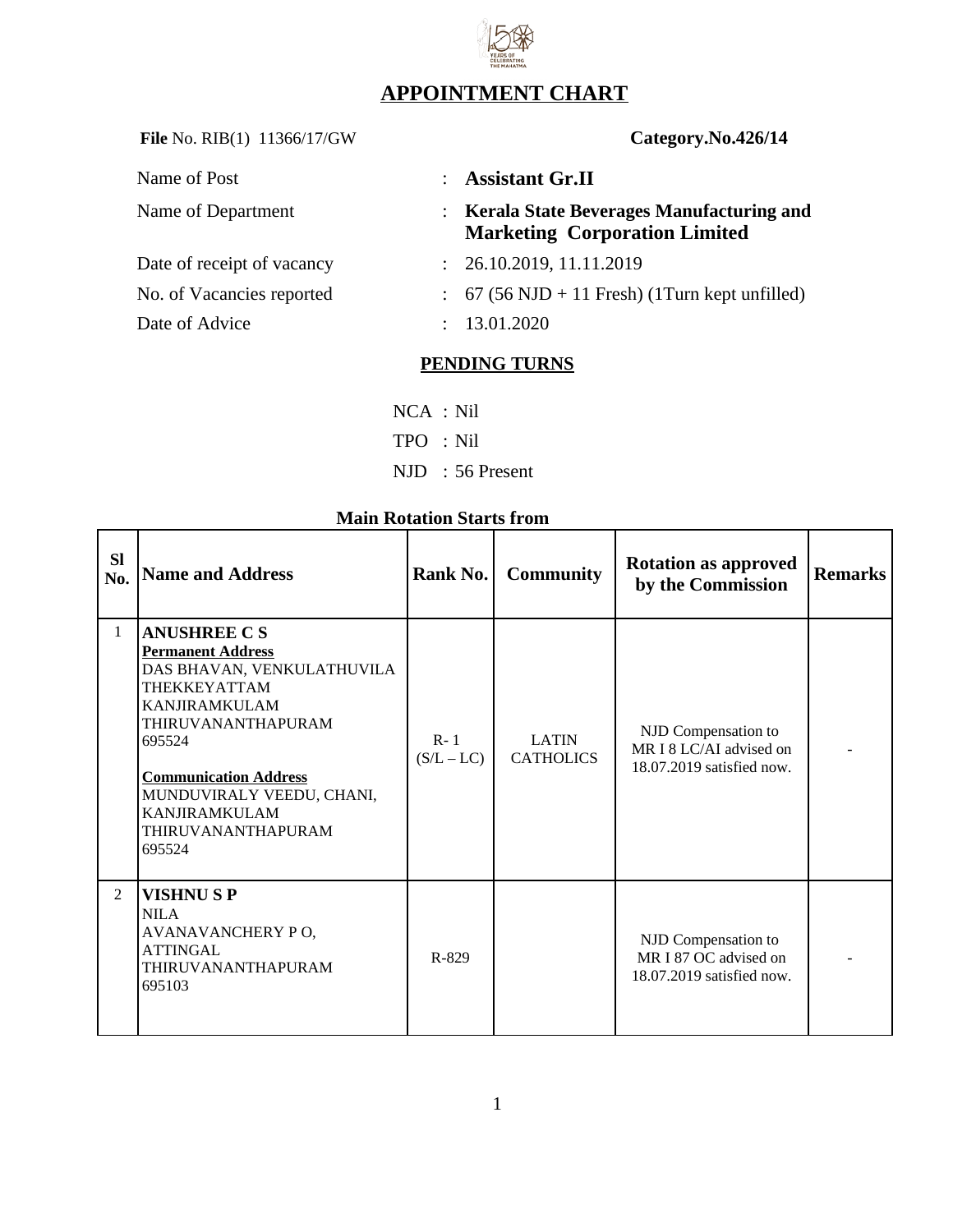| 3  | <b>ANUJA P S</b><br>SURAVI, TC 68/0402(1)<br>THIRUVALLAM<br>THIRUVALLAM PO,<br>THIRUVANANTHAPURAM<br>695027                                                                                                       | R-830               |                                | NJD Compensation to<br>MR I 97 OC advised on<br>18.07.2019 satisfied now.               |  |
|----|-------------------------------------------------------------------------------------------------------------------------------------------------------------------------------------------------------------------|---------------------|--------------------------------|-----------------------------------------------------------------------------------------|--|
| 4  | <b>SRUTHIPP</b><br>PARANGATTIL HOUSE<br><b>PARLIKAD</b><br><b>PARLIKAD</b><br><b>THRISSUR</b>                                                                                                                     | R-837               |                                | NJD Compensation to<br>MR II 23 OC advised on<br>18.07.2019 satisfied now.              |  |
| 5  | <b>SUNITHARS</b><br><b>Permanent Address</b><br>MALLAPPALLIL<br>THEVALAPPURAM PO<br>KOLLAM-691506<br><b>Communication Address</b><br>SREEKRISHNAVILASOM<br>NEDUVATHOOR,<br><b>NEELASWERAM PO</b><br>KOLLAM-691506 | R-838               |                                | NJD Compensation to<br>MR II 93 OC advised on<br>18.07.2019 satisfied now.              |  |
| 6  | <b>RAKHI S NAIR</b><br>RAKHI NILAYAM<br><b>AYIRAL</b><br><b>KALLIYOOR PO</b><br>TRIVANDRUM-695042                                                                                                                 | R-843               |                                | NJD Compensation to<br>MR III 11 OC advised on<br>18.07.2019 satisfied now.             |  |
| 7  | <b>AJITH M</b><br>MOTTEMMAL HOUSE<br>PANOOR, THOOVAKKUNNU<br>THOOVAKKUNNU (PO),<br><b>KANNUR- 670693</b>                                                                                                          | R-845               | <b>OBC - VANIAR</b>            | NJD Compensation to<br>MR III 45 OC advised on<br>18.07.2019 satisfied now.             |  |
| 8  | <b>SREEDEVI V S</b><br>SRINILAYAM<br>PAKALOOR ROAD<br>PALLICHAL PO,<br>THIRUVANANTHAPURAM<br>695020                                                                                                               | $R - 13$<br>$DA-HI$ | $DA - HI$                      | NJD Compensation to<br>DA SL No. 266 DA - HI<br>advised on 18.07.2019<br>satisfied now. |  |
| 9  | <b>GAYATHRI A PANICKER</b><br>UZHATHIL GAYATHRI<br>PARUMALA PO<br>PATHANAMTHITTA-689626                                                                                                                           | R-854               | EZHAVA                         | NJD Compensation to<br>MR IV 2 E advised on<br>18.07.2019 satisfied now.                |  |
| 10 | <b>PRAVEEN KUMAR PV</b><br><b>KOMATH HOUSE</b><br>VILAKKODE(PO), IRITTY<br><b>KANNUR-670703</b>                                                                                                                   | R-847               | OBC -<br>VILAKKITHAL<br>A NAIR | NJD Compensation to<br>MR IV 29 OC advised on<br>18.07.2019 satisfied now.              |  |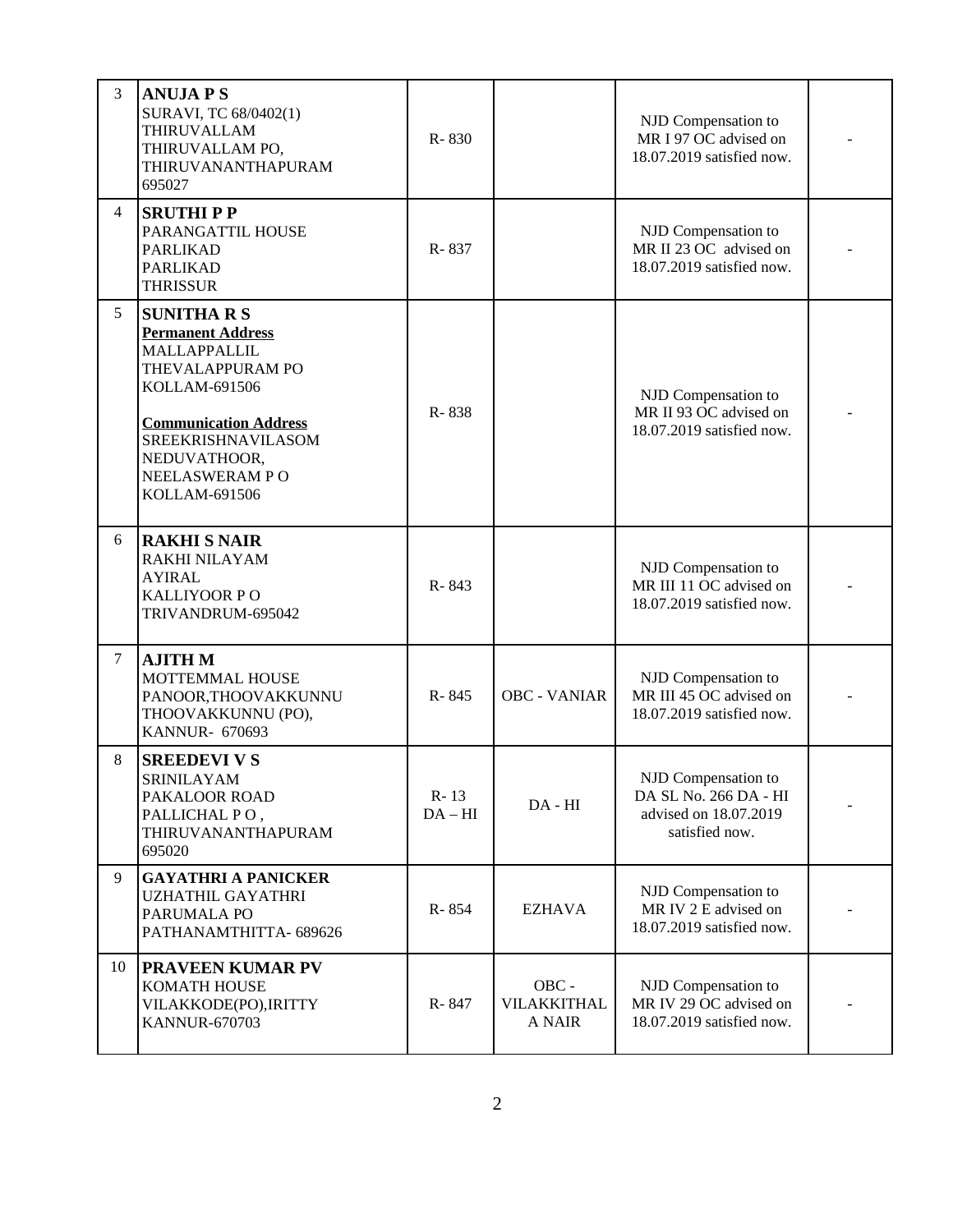| 18 | NJD Compensation to MR VI 6 M<br>Kept unfilled as per interim order dated 08.11.2019 Hon'ble High Court in WP(C) No.<br>30169/2019                                                                                                                              |                          |                           |                                                                            |  |  |
|----|-----------------------------------------------------------------------------------------------------------------------------------------------------------------------------------------------------------------------------------------------------------------|--------------------------|---------------------------|----------------------------------------------------------------------------|--|--|
| 17 | <b>INDHRAJ S</b><br>N G O QUARTERS, NO:F-4<br><b>NEAR CIVIL STATION</b><br><b>CUTCHERY PO</b><br>KOLLAM-691013                                                                                                                                                  | $R - 36$                 | <b>SC-PULAYA</b>          | NJD Compensation to<br>MR VI 4 SC advised on<br>18.07.2019 satisfied now.  |  |  |
| 16 | <b>NITHINKM</b><br>KUDIPPURATH HOUSE<br>VELIYAMBAM (PO), PULPALLY<br><b>WAYANAD-673579</b>                                                                                                                                                                      | R-858                    | EZHAVA                    | NJD Compensation to<br>MR V 87 OC advised on<br>18.07.2019 satisfied now.  |  |  |
| 15 | <b>DIVYA KUMARAN K</b><br><b>Permanent Address</b><br>KALONKOLY HOUSE<br>MUTHRATHIKKARA<br>PARAPUKKARA<br><b>THRISSUR-680310</b><br><b>Communication Address</b><br><b>VELAPARAMBIL HOUSE</b><br><b>HASHMI NAGAR</b><br>VELLANGALLUR<br><b>THRISSUR-680 662</b> | $R - 35$<br>$(S/L - SC)$ | <b>SC-VELAN</b>           | NJD Compensation to<br>MR V 84 SC advised on<br>18.07.2019 satisfied now.  |  |  |
| 14 | <b>MALU KKUTTY H</b><br>RAJENDRA VILASAM<br><b>ALATHARAMALA</b><br><b>ELAMPAZHANNOOR</b><br>KOLLAM-691534                                                                                                                                                       | R-857                    | <b>EZHAVA</b>             | NJD Compensation to<br>MR V 71 OC advised on<br>18.07.2019 satisfied now.  |  |  |
| 13 | DEEPTHI P K<br>PERINCHERI KANDY<br><b>NADUVANNUR</b><br>POONATH PO<br>KOZHIKODE-673614                                                                                                                                                                          | R-856                    | OBC - VANIYA              | NJD Compensation to<br>MR V 9 OC advised on<br>18.07.2019 satisfied now.   |  |  |
| 12 | <b>SUDHEESH P NAIR</b><br>V S HOUSE/475(2/483)<br>KADAMBUR/AMBALAPPARA/OTTA<br><b>PALAM</b><br><b>KADAMBUR</b><br>PALAKKAD-679515                                                                                                                               | R-848                    |                           | NJD Compensation to<br>MR IV 73 OC advised on<br>18.07.2019 satisfied now. |  |  |
| 11 | <b>LIJESH GOPINATHAN</b><br><b>CHALAPPURATH</b><br>MULLARINGAD<br><b>IDUKKI-685607</b>                                                                                                                                                                          | R-17<br>$(S/L-ST)$       | ST-MALAI<br><b>ARAYAN</b> | NJD Compensation to<br>MR IV 44 ST advised on<br>18.07.2019 satisfied now. |  |  |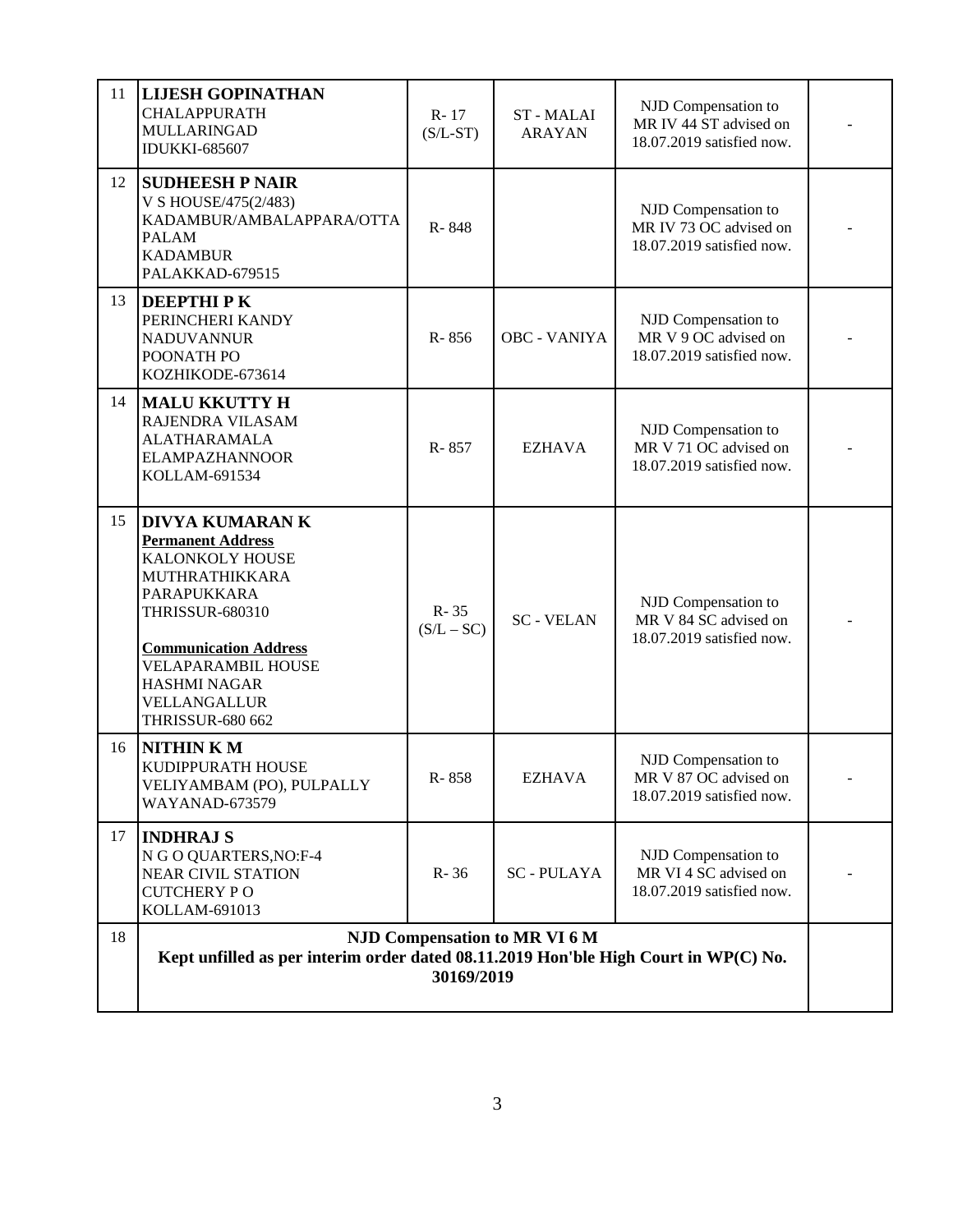| 19 | <b>ABHILASH P</b><br>MUMMUNIYAN HOUSE<br><b>IRINAV</b><br><b>KANNUR-670301</b>                                                                                                                                                                                                             | R-11 DA-<br>LV        | $DA$ - $LV$   | NJD Compensation to<br>Sl No. 533 DA - LV advised<br>on 18.07.2019 satisfied now.  |  |
|----|--------------------------------------------------------------------------------------------------------------------------------------------------------------------------------------------------------------------------------------------------------------------------------------------|-----------------------|---------------|------------------------------------------------------------------------------------|--|
| 20 | <b>NASEERAM</b><br>MELEPURATH HOUSE<br>CHEMMALASSERY<br><b>CHEMMALASSERY</b><br>MALAPPURAM-679323                                                                                                                                                                                          | $R - 41$<br>$(S/L-M)$ | <b>MUSLIM</b> | NJD Compensation to<br>MR VI 66 M advised on<br>18.07.2019 satisfied now.          |  |
| 21 | <b>ARYA R K KURUP</b><br><b>Permanent Address</b><br>PULLUVILA VEEDU<br>KOTTIYODU MARKET ROAD<br><b>ATTINGAL</b><br><b>ATTINGAL</b><br>TRIVANDRUM-695101<br><b>Communication Address</b><br>KARTHIKA (15/548-A)<br>VAZHAVILA, MYLAM<br><b>CHERIYAKONNI</b><br>THIRUVANANTHAPURAM<br>695013 | R-860                 |               | NJD Compensation to<br>MR VI 67 OC advised on<br>18.07.2019 satisfied now.         |  |
| 22 | <b>HEMANTH H T</b><br>SREE KRISHNA VILASAM<br><b>BANGLOW</b><br>PLAVILA, VELLARADA PO<br><b>VELLARADA</b><br>THIRUVANANTHAPURAM<br>695505                                                                                                                                                  | R-861                 |               | NJD Compensation to<br>MR VI 71 OC advised on<br>18.07.2019 satisfied now.         |  |
| 23 | <b>BALAJI S KURUP</b><br><b>DEVIKRIPA</b><br><b>EDAVATTOM</b><br>CHIRAKKARA 691578<br><b>KOLLAM</b>                                                                                                                                                                                        | R-863                 |               | NJD Compensation to<br>MR VII 71 OC advised on<br>18.07.2019 satisfied now.        |  |
| 24 | <b>SYAM PRASAD TR</b><br><b>THOTTARATH HOUSE</b><br><b>EDAMUTTOM</b><br><b>THRISSUR-680568</b>                                                                                                                                                                                             | R-864                 |               | NJD Compensation to<br>MR VII 77 OC advised on<br>18.07.2019 satisfied now.        |  |
| 25 | <b>RAMYADEVI K U</b><br>RAMACHANDRA BHAVANAM<br>CHARAMANGALAM<br>MAYITHARA PO,<br>ALAPPUZHA-688539                                                                                                                                                                                         | R-867                 |               | NJD Compensation to<br>MR VII 79 OC advised on<br>18.07.2019 satisfied now.        |  |
| 26 | <b>RAJALEKSHMI K C</b><br><b>Permanent Address</b><br>MARIYADIYIL<br>NADUVILAKKARA<br><b>KOLLAM</b>                                                                                                                                                                                        | $R - 12$<br>$(DA-LV)$ | DA-LV         | NJD Compensation to<br>Sl. No. 101 DA - LV advised<br>on 18.07.2019 satisfied now. |  |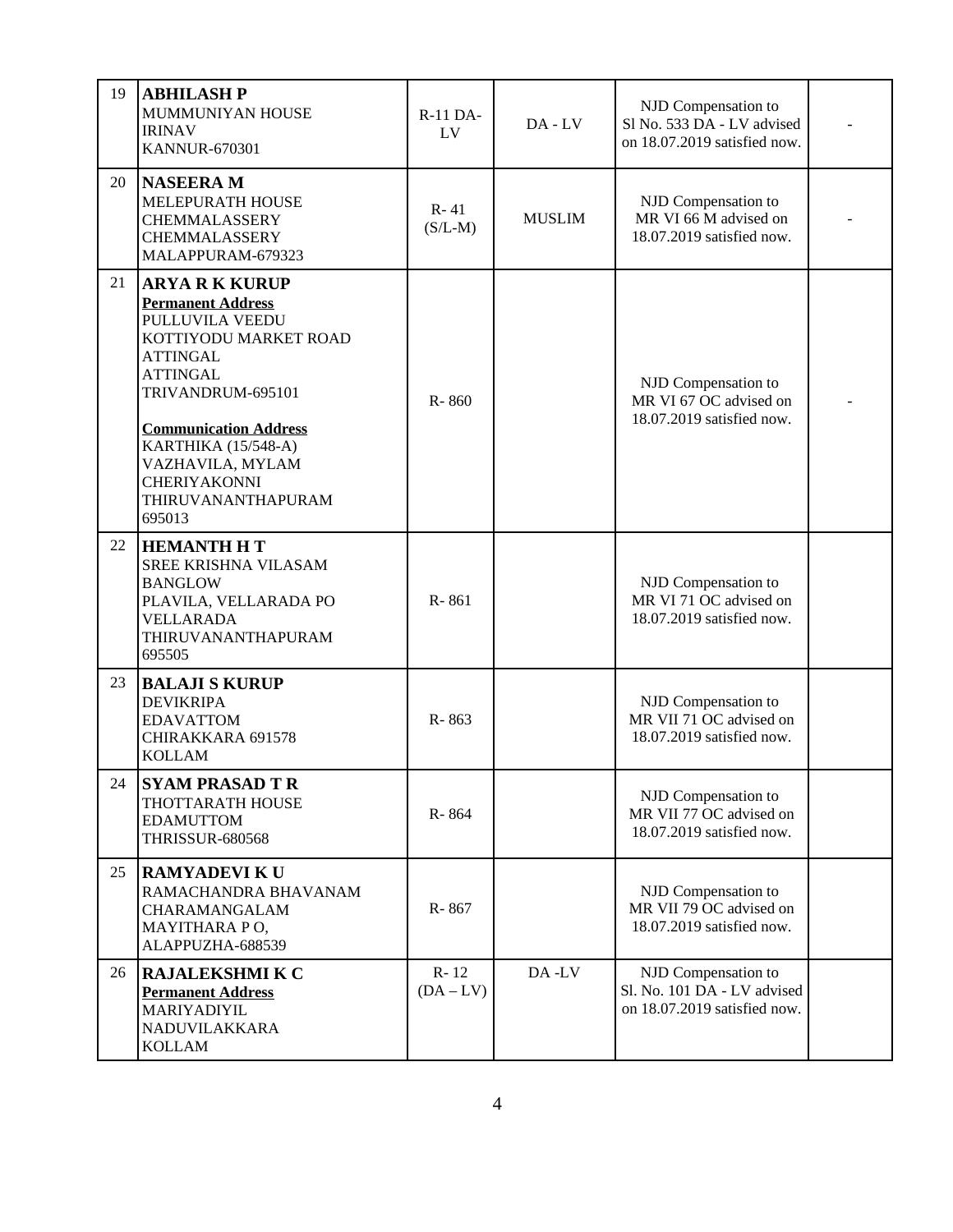|    | THEVALAKKARA PO<br><b>Communication Address</b><br>ATHUKATTU KIZHAKATHIL<br>IRAVICHIRA WEST, PATHARAM PO<br>KOLLAM-690567                                                                                                          |                       |               |                                                                                 |  |
|----|------------------------------------------------------------------------------------------------------------------------------------------------------------------------------------------------------------------------------------|-----------------------|---------------|---------------------------------------------------------------------------------|--|
| 27 | <b>PRANAV ML</b><br><b>PRANAVAM</b><br>ANAPPADU, MACHEL PO<br>THIRUVANANTHAPURAM<br>695571                                                                                                                                         | R-868                 |               | NJD Compensation to<br>MR VII 89 OC advised on<br>13.06.2019 satisfied now.     |  |
| 28 | <b>SARITHA M V</b><br>ELOOPARAMBIL HOUSE<br>MUKKATTUKKARA<br>NETTISSERY PO<br><b>THRISSUR-680657</b>                                                                                                                               | R-871                 | V-THATTAN     | NJD Compensation to<br>MR VII 91 OC advised on<br>18.07.2019 satisfied now.     |  |
| 29 | <b>JYOTHI LAKSHMI P</b><br><b>Permanent Address</b><br>PARAKKAL HOUSE<br>KAVALAPPARA(PO)<br>PALAKKAD-679523<br><b>Communication Address</b><br><b>KRISHNA NIVAS</b><br>THEKKE VAVANOOR(PO),<br><b>KOOTTANAD</b><br>PALAKKAD-679533 | R-874                 | <b>THIYYA</b> | NJD Compensation to<br>MR VIII 3 OC advised on<br>18.07.2019 satisfied now.     |  |
| 30 | <b>VIDYA RAJ V</b><br><b>Permanent Address</b><br>THADATHIL PARAMPIL<br>KOZHUVALLOOR, CHENGANNOOR<br>ALAPUZHA-690521<br><b>Communication Address</b><br><b>VIDYA NIVAS</b><br>ANARY, CHERUTHANA PO<br>ALAPUZHA-690517              | R-878                 |               | NJD Compensation to<br>MR VIII 11 OC advised on<br>18.07.2019 satisfied now.    |  |
| 31 | <b>BINUR</b><br>PANAVILAYIL VEEDU<br>SOORANADU<br>SOORANADU PO<br>KOLLAM-690522                                                                                                                                                    | $R - 14$<br>$(DA-HI)$ | $DA - HI$     | NJD Compensation to<br>Sl No. 134 DA-HI advised<br>on 18.07.2019 satisfied now. |  |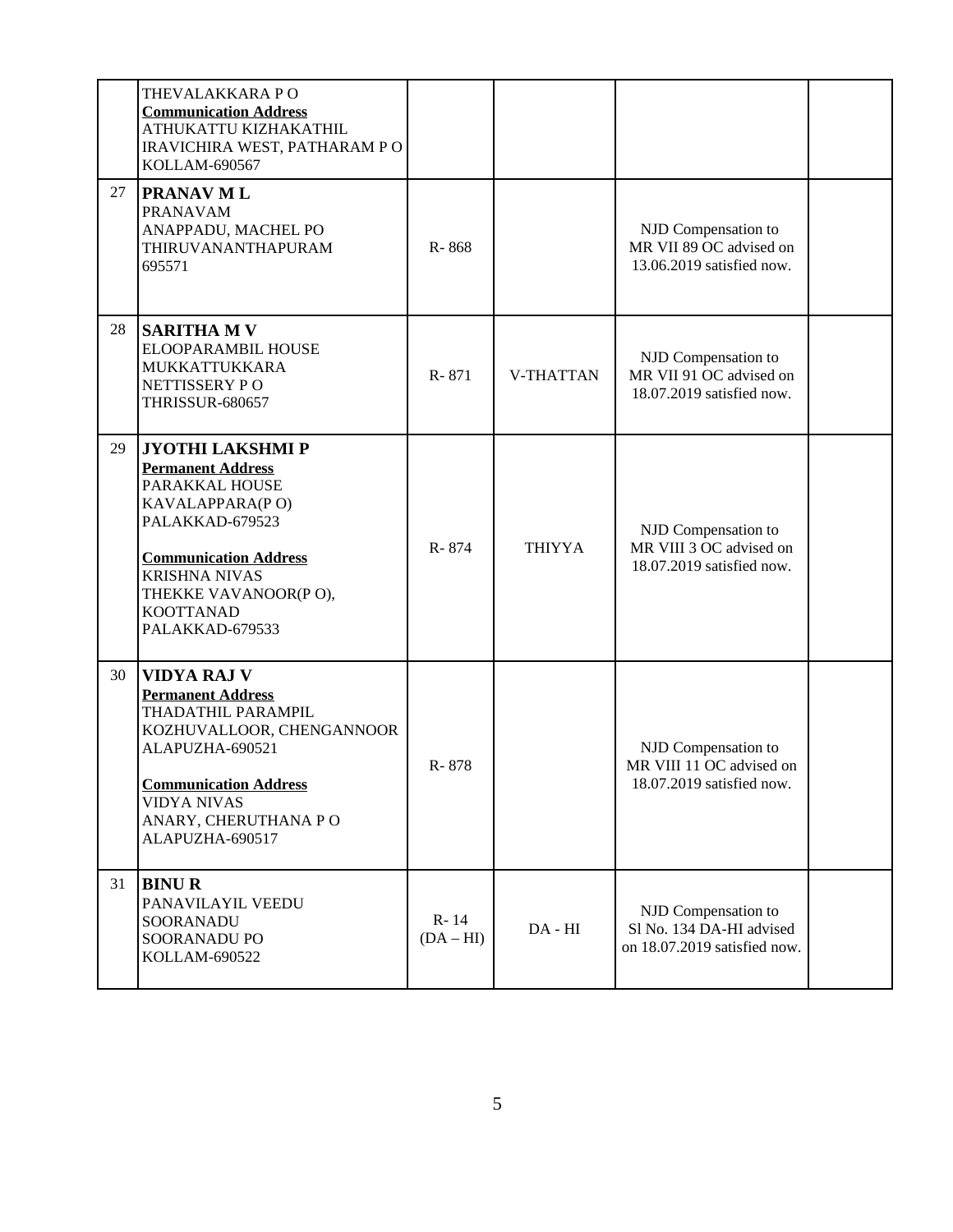| 32 | <b>SUBHIPS</b><br>NADUVILPURAKKAL HOUSE<br><b>PADUKKAD</b><br>VIYYUR /<br><b>THRISSUR-680010</b>                                                                                                                                       | R-879                  | <b>EZHAVA</b>    | NJD Compensation to<br>MR VIII 13 OC advised on<br>18.07.2019 satisfied now. |  |
|----|----------------------------------------------------------------------------------------------------------------------------------------------------------------------------------------------------------------------------------------|------------------------|------------------|------------------------------------------------------------------------------|--|
| 33 | <b>SREEJANV</b><br><b>Permanent Address</b><br>NELLIKUNNEL-HOUSE<br><b>KOMBANAD</b><br><b>KOMBANAD</b><br>ERNAKULAM-683555<br><b>Communication Address</b><br>THOTTATHIL-HOUSE<br><b>KANJOOR</b><br><b>KANJOOR</b><br>ERNAKULAM-683575 | R-880                  | <b>EZHAVA</b>    | NJD Compensation to<br>MR VIII 14 E advised on<br>18.07.2019 satisfied now.  |  |
| 34 | <b>SREEJITH S</b><br>PLAVILA VEEDU<br><b>KAILATHUKONAM</b><br><b>KURAKKADA</b><br>TRIVANDRUM-695104                                                                                                                                    | R-882                  | <b>EZHAVA</b>    | NJD Compensation to<br>MR VIII 17 OC advised on<br>18.07.2019 satisfied now. |  |
| 35 | <b>ANJU MOHANAN</b><br>KOTTAYIL HOUSE<br><b>KARIMANNOOR</b><br>KARIMANNOOR PO,<br>THODUPUZHA KARIMANNOOR PO<br><b>IDUKKI -685 581</b>                                                                                                  | $R - 37$<br>$(S/L-SC)$ | <b>SC-PULAYA</b> | NJD Compensation to<br>MR VIII 24 SC advised on<br>18.07.2019 satisfied now. |  |
| 36 | PRIYANKA K<br><b>KANDATH HOUSE</b><br>MUNDAKKOTTUKURISSI<br>PALAKKAD - 679122                                                                                                                                                          | R-883                  |                  | NJD Compensation to<br>MR VIII 29 OC advised on<br>13.06.2019 satisfied now. |  |
| 37 | <b>SREELAKSHMI G</b><br><b>Permanent Address</b><br>THANUVELIL PADMA VILAS<br>CHERIYANAD P O, CHENGANNUR<br>ALAPPUZHA - 689511<br><b>Communication Address</b><br><b>THANUVELIL</b><br>CHERIYANAD P O, CHENGANNUR<br>ALAPPUZHA-689511  | R-884                  |                  | NJD Compensation to<br>MR VIII 31 OC advised on<br>13.06.2019 satisfied now. |  |
| 38 | <b>MANEESH P K</b><br>PUTHAN PURACKAL<br>PERUMPALAM<br>PERUMPALAM PO,<br>ALAPPUZHA-688570                                                                                                                                              | R-38<br>$(S/L-SC)$     | <b>SC-PULAYA</b> | NJD Compensation to<br>MR VIII 32 SC advised on<br>18.07.2019 satisfied now. |  |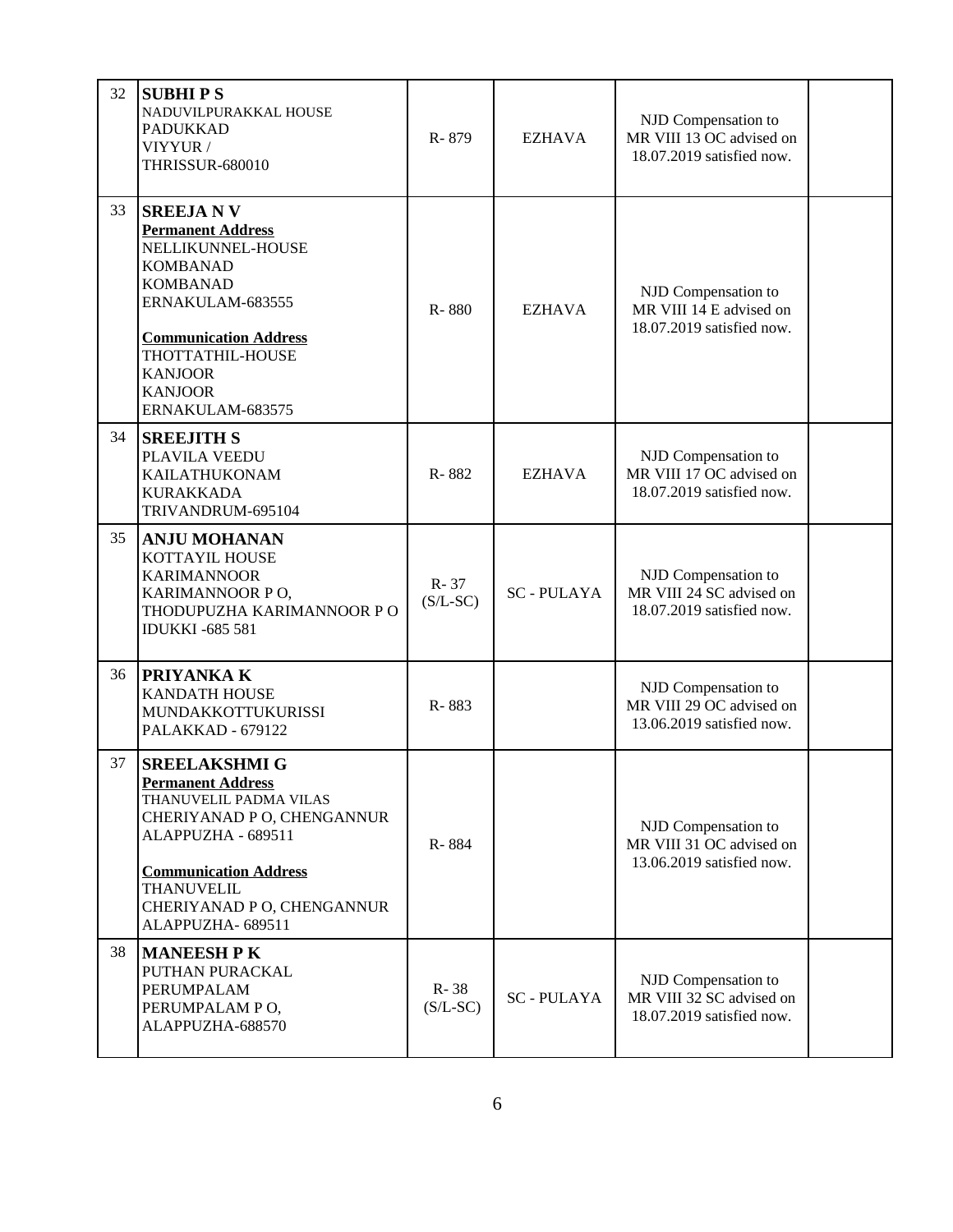| 39 | <b>FIROZ BABU J</b><br><b>FAIZAL MANZIL</b><br><b>PARUTHIYIL</b><br><b>MADATHARA</b><br>KOLLAM-691541                                                                                                                                                 | $R - 42$<br>$(S/L - M)$ | <b>MUSLIM</b>                         | NJD Compensation to<br>MR VIII 36 M advised on<br>18.07.2019 satisfied now.   |  |
|----|-------------------------------------------------------------------------------------------------------------------------------------------------------------------------------------------------------------------------------------------------------|-------------------------|---------------------------------------|-------------------------------------------------------------------------------|--|
| 40 | <b>ASWATHY A G</b><br><b>Permanent Address</b><br><b>A G NIVAS</b><br>KODUMON, ATTINGAL<br><b>ATTINGAL</b><br>THIRUVANANTHAPURAM<br>695101<br><b>Communication Address</b><br>THEKKEPUTHEN VEEDU<br><b>VELIYAM</b><br><b>VELIYAM</b><br>KOLLAM-691540 | R-906                   | OBC -<br>VILAKKITHAL<br><b>A NAIR</b> | NJD Compensation to<br>MR VIII 40 OBC advised on<br>18.07.2019 satisfied now. |  |
| 41 | <b>SANDYAKP</b><br><b>Permanent Address</b><br><b>EDAKKADAVE</b><br><b>EDAKKADAVE</b><br>PADIMARUTHU POST-<br>KASARAGOD-671531<br><b>Communication Address</b><br><b>EDAKKADAVE</b><br><b>EDAKKADAVE</b><br>PADIMARUTHU<br><b>KASARAGOD</b>           | $R - 18$<br>$(S/L-ST)$  | <b>ST-MAVILAN</b>                     | NJD Compensation to<br>MR VIII 44 ST advised on<br>18.07.2019 satisfied now.  |  |
| 42 | <b>ARUN KUMAR A</b><br>ANASWARA HOUSE / NO:583<br>THEKKEYIL MEETHAL / PALAYAD<br>NADA / VATAKARA<br>PALAYAD NADA<br>KOZHIKODE-673521                                                                                                                  | R-885                   |                                       | NJD Compensation to<br>MR VIII 45 OC advised on<br>18.07.2019 satisfied now.  |  |
| 43 | <b>ANUSHA C V</b><br><b>C V BHAVAN</b><br>PULLANNIVILA, AYIRA PO<br>THIRUVANANTHAPURAM<br>695502                                                                                                                                                      | R-894                   | EZHAVA                                | NJD Compensation to<br>MR VIII 51 OC advised on<br>18.07.2019 satisfied now.  |  |
| 44 | <b>VEENAM</b><br>POIKAVILA VEEDU<br>MUDAPURAM CHIRAYINKEEZHU<br><b>MUDAPURAM</b><br>THIRUVANANTHAPURAM<br>695314                                                                                                                                      | R-898                   | <b>EZHAVA</b>                         | NJD Compensation to<br>MR VIII 58 E advised on<br>18.07.2019 satisfied now.   |  |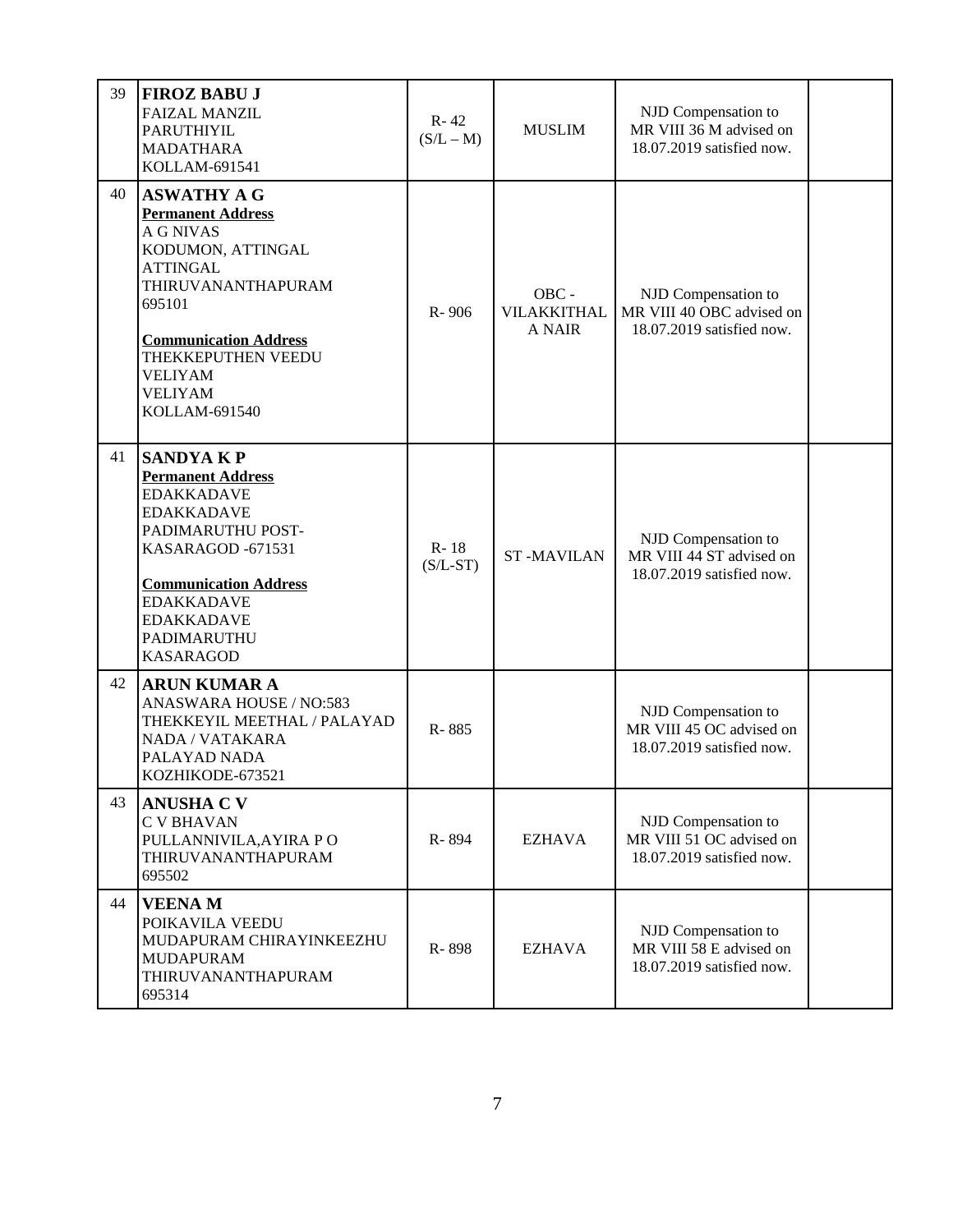| 45 | <b>RAHUL KRISHNAN R</b><br>KAUSTHUBHAM/TC 3/187<br>UNIVERSITY CAMPUS SOUTH END<br>KARIAVATTOM/<br>TRIVANDRUM-695581                                                                                                                                                                                           | R-896                 |                 | NJD Compensation to<br>MR VIII 59 OC advised on<br>18.07.2019 satisfied now. |  |
|----|---------------------------------------------------------------------------------------------------------------------------------------------------------------------------------------------------------------------------------------------------------------------------------------------------------------|-----------------------|-----------------|------------------------------------------------------------------------------|--|
| 46 | <b>ANUSREE R</b><br><b>SREE NIVAS</b><br><b>KOTTARAKKARA</b><br><b>PALLICKAL</b><br><b>KOLLAM</b>                                                                                                                                                                                                             | R-909                 | <b>EZHAVA</b>   | NJD Compensation to<br>MR VIII 62 E advised on<br>18.07.2019 satisfied now.  |  |
| 47 | PRAJITHA MENON D V<br><b>DEVI NILAYAM</b><br><b>MALIPURAM</b><br>MALIPURAM (PO), PIN<br>ERNAKULAM-682511                                                                                                                                                                                                      | R-899                 |                 | NJD Compensation to<br>MR VIII 63 OC advised on<br>18.07.2019 satisfied now. |  |
| 48 | <b>USHAM</b><br><b>EKKODE HOUSE</b><br>PERINKUNNAM<br>PALAKKAD-678702                                                                                                                                                                                                                                         | R-39<br>$(SL - SC)$   | <b>SC-PANAN</b> | NJD Compensation to<br>MR VIII 64 SC advised on<br>18.07.2019 satisfied now. |  |
| 49 | <b>RENJITH R</b><br>VAYANACKAKUZHIYIL<br>THOTTAKKONAM<br>MUDIYOORKONAM PO<br><b>PANDALAM</b><br>PATHANAMTHITTA<br>689501                                                                                                                                                                                      | R-900                 |                 | NJD Compensation to<br>MR VIII 65 OC advised on<br>18.07.2019 satisfied now. |  |
| 50 | <b>NADIA KN</b><br><b>Permanent Address</b><br><b>KABEER MANZIL</b><br>KADINAMKULAM<br>PUTHUCURUCHY PO,<br>THIRUVANANTHAPURAM<br>695303<br><b>Communication Address</b><br><b>KN HOUSE</b><br><b>AYYANKALI</b><br>JUNCTION, VALIYAKUNNU, MAMO<br>M,ATTINGAL<br>KIZHUVILAM PO,<br>THIRUVANANTHAPURAM<br>695104 | $R - 43$<br>$(S/L-M)$ | <b>MUSLIM</b>   | NJD Compensation to<br>MR VIII 66 M advised on<br>18.07.2019 satisfied now.  |  |
| 51 | <b>RAGIRG</b><br>R G MANDIRAM, PALAMKONAM,<br>VENJARAMOODU,<br>PALAMKONAM,<br>THIRUVANANTHAPURAM<br>695607                                                                                                                                                                                                    | R-904                 |                 | NJD Compensation to<br>MR VIII 67 OC advised on<br>18.07.2019 satisfied now. |  |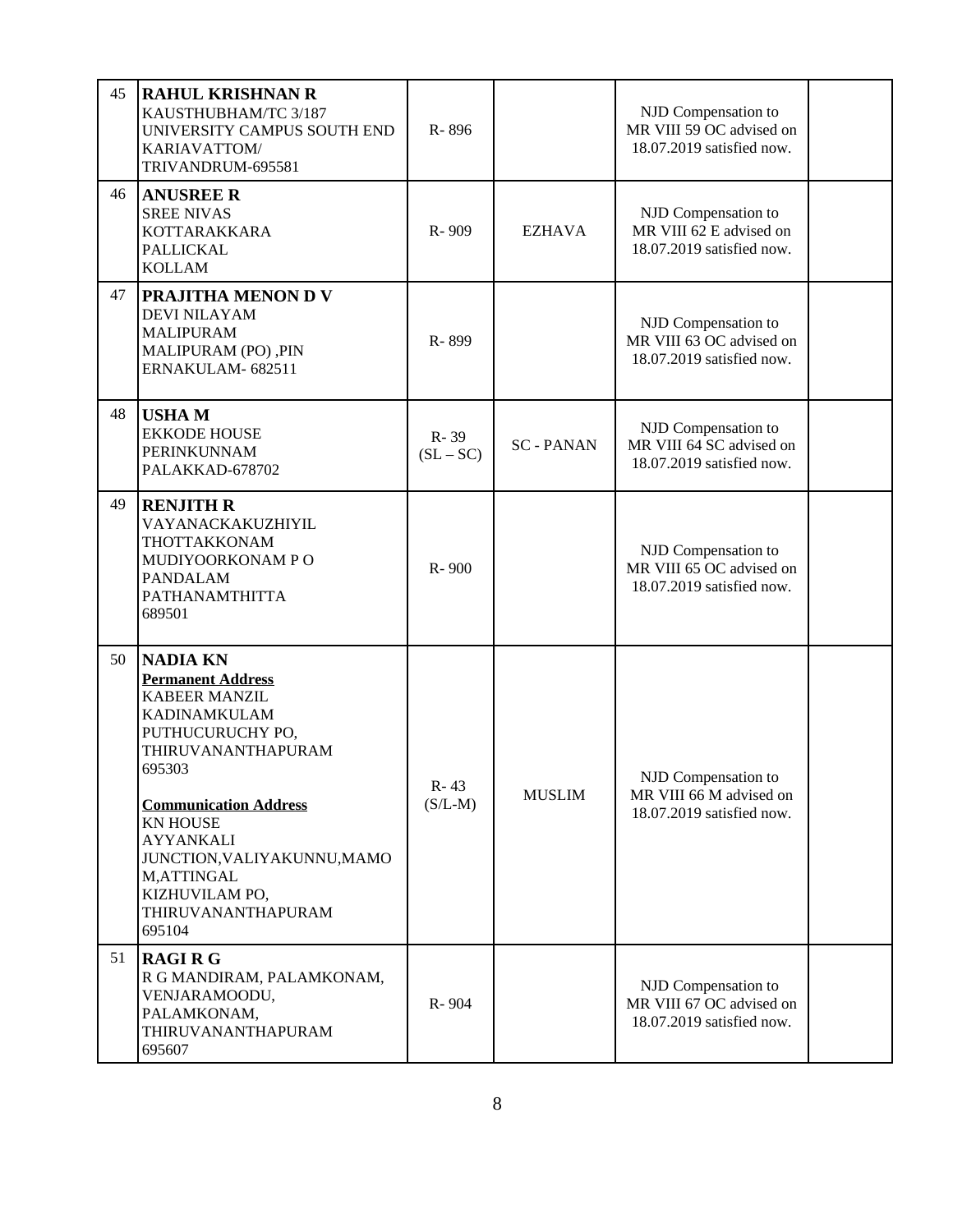| 52 | <b>ALEX LOUIS</b><br><b>Permanent Address</b><br>ALEX BHAVAN,<br><b>KANJIRAMKULAM</b><br>THIRUVANANTHAPURAM, 695524<br><b>Communication Address</b><br><b>ALEX BHAVAN</b><br>KOONANVILA, NEDIYAKALA<br><b>THIRUVAN</b>                                                         | $R - 2$<br>$(S/L - LC)$ | <b>LATIN</b><br><b>CATHOLICS</b> | NJD Compensation to<br>MR VIII 68 LC/AI advised<br>on 18.07.2019 satisfied now. |  |
|----|--------------------------------------------------------------------------------------------------------------------------------------------------------------------------------------------------------------------------------------------------------------------------------|-------------------------|----------------------------------|---------------------------------------------------------------------------------|--|
| 53 | <b>ALBI THOMAS VARKEY</b><br>PLATHOTTAM<br><b>ALOOR</b><br><b>KALLETTUMKARA</b><br><b>THRISSUR</b>                                                                                                                                                                             | R-907                   |                                  | NJD Compensation to<br>MR VIII 75 OC advised on<br>18.07.2019 satisfied now.    |  |
| 54 | <b>SHYMOL KM</b><br><b>Permanent Address</b><br>KANNITTAYIL / 704<br>PUNNAMADA ALAPPUZHA<br>AVALOOKKUNNU PO<br>ALAPPUZHA-688006<br><b>Communication Address</b><br><b>SAJEERA MANZIL</b><br><b>ANAKKAPPILLA</b><br>CHITTATTUMUKKU PO<br>THIRUVANANTHAPURAM 695588              | $R - 44$<br>$(S/L-M)$   | <b>MUSLIM</b>                    | NJD Compensation to<br>MR VIII 76 M advised on<br>18.07.2019 satisfied now.     |  |
| 55 | <b>DIJESH KUMAR R</b><br>KADUVINAL CHARUVIL<br><b>KOTHAPURAM</b><br>KARALI JN PO<br>KOLLAM-690521                                                                                                                                                                              | R-908                   |                                  | NJD Compensation to<br>MR VIII 77 OC advised on<br>18.07.2019 satisfied now.    |  |
| 56 | <b>SREEJITH K S</b><br><b>KUNNEL</b><br>CHINGAVANAM<br>CHINGAVANAM<br><b>KOTTAYAM</b>                                                                                                                                                                                          | R-913                   | <b>EZHAVA</b>                    | NJD Compensation to<br>MR VIII 78 E advised on<br>18.07.2019 satisfied now.     |  |
| 57 | <b>NISHA S DAS</b><br><b>Permanent Address</b><br>KODITHOTTATHU MEKKE PUTHEN<br>VEEDU, THOTTAVARAM<br>PERUMKADAVILA PO<br>THIRUVANANTHAPURAM 695124<br><b>Communication Address</b><br>CHARALUVILAVEEDU, HOSPITAL<br>JUNCTION,, NEYYATTINKARA PO,<br>THIRUVANANTHAPURAM 695121 | R-910                   | <b>SIUC Nadar</b>                | MR VIII 99 OC                                                                   |  |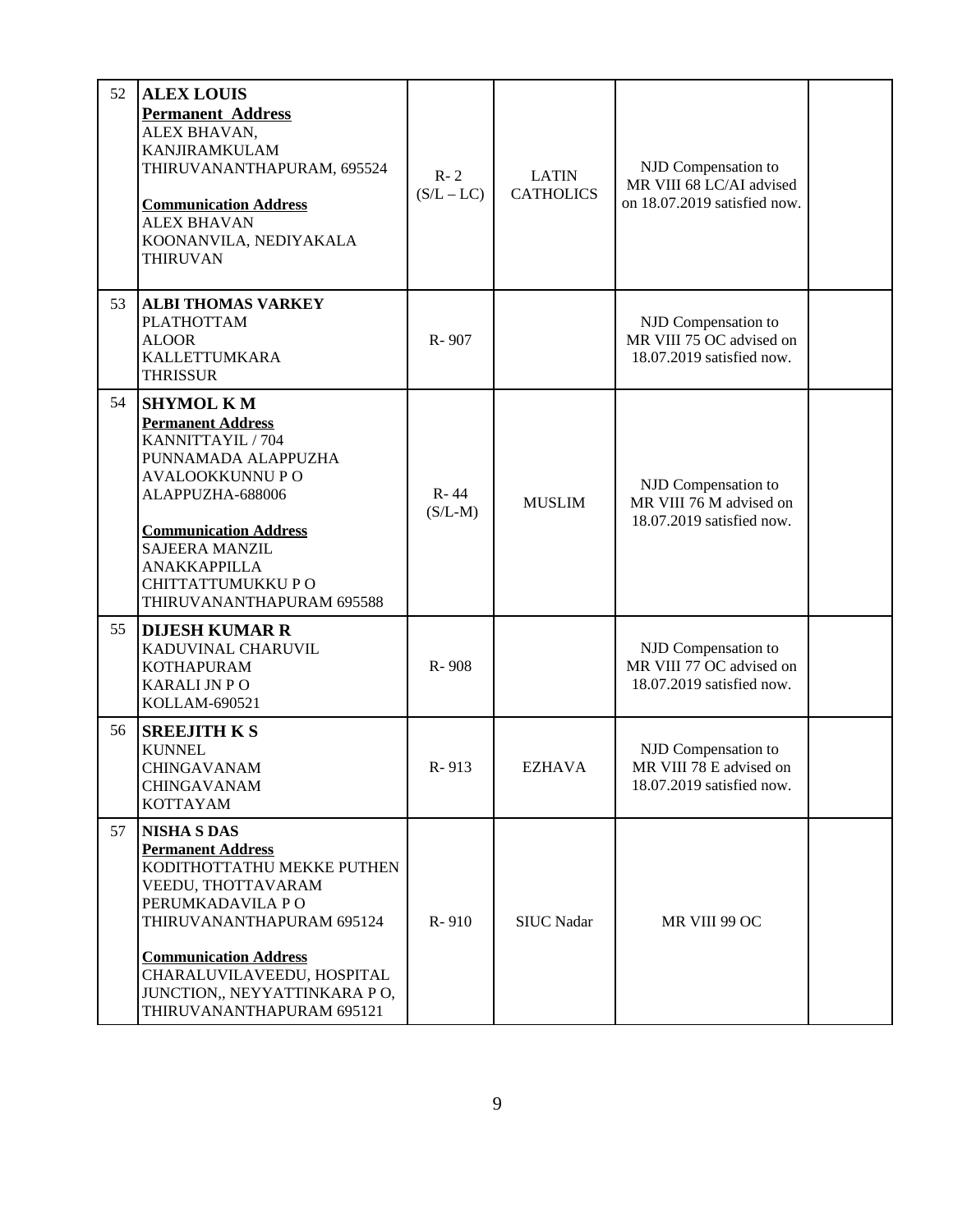| 58 | <b>DIVYA RAJ K</b><br><b>Permanent Address</b><br>KAIPATHUPARAMBIL HOUSE<br><b>PERINNANAM</b><br>PERINNANAM,<br><b>THRISSUR-680686</b><br><b>Communication Address</b><br><b>PARADISE</b><br>VAADIYIL ROAD, NEAR<br>MENAMKULAM<br><b>KAZHAKUTTOM</b><br>THIRUVANANTHAPURAM | R-958                  | V-THATTAN        | MR VIII 100 V |  |
|----|----------------------------------------------------------------------------------------------------------------------------------------------------------------------------------------------------------------------------------------------------------------------------|------------------------|------------------|---------------|--|
| 59 | <b>PHILIP THOMAS</b><br><b>VETTATHU</b><br><b>KONIPPADU</b><br>KOTTAYAM-686652                                                                                                                                                                                             | R-912                  |                  | MRIX 1 OC     |  |
| 60 | <b>MITHIN RAJ</b><br><b>Permanent Address</b><br>KUMARAPILLIL(H)<br>PULPALLY<br>BHOODANAM COLONY PO<br>WAYANAD<br><b>Communication Address</b><br>KUMARAPILLIL(H)<br>PULPALLY<br><b>B COLONY PO</b><br>WAYANAD                                                             | R-915                  | <b>EZHAVA</b>    | MRIX 3 OC     |  |
| 61 | <b>SREEJISHA S</b><br>KADAPRAMANNIL HOUSE<br><b>MEKOZHOOR</b><br>PATHANAMTHITTA-689678                                                                                                                                                                                     | R-918                  | <b>EZHAVA</b>    | MRIX 7 OC     |  |
| 62 | <b>VINODKUMAR P</b><br><b>Permanent Address</b><br>VALLIAYAYATHU<br><b>ELIPPAKULAM</b><br>ALAPPUZHA-690503<br><b>Communication Address</b><br><b>STATION MASTER</b><br><b>NEW ARYANKAVU</b><br><b>RAILWAY STATION</b><br>691309                                            | $R - 40$<br>$(S/L-SC)$ | <b>SC-PULAYA</b> | MRIX 4 SC     |  |
| 63 | <b>NIJOMON JOSEPH</b><br>NADUVILEPARAMPU<br>ILLICHIRA P O, PURAKKADU<br>ALAPPUZHA-690551                                                                                                                                                                                   | R-916                  |                  | MRIX 5 OC     |  |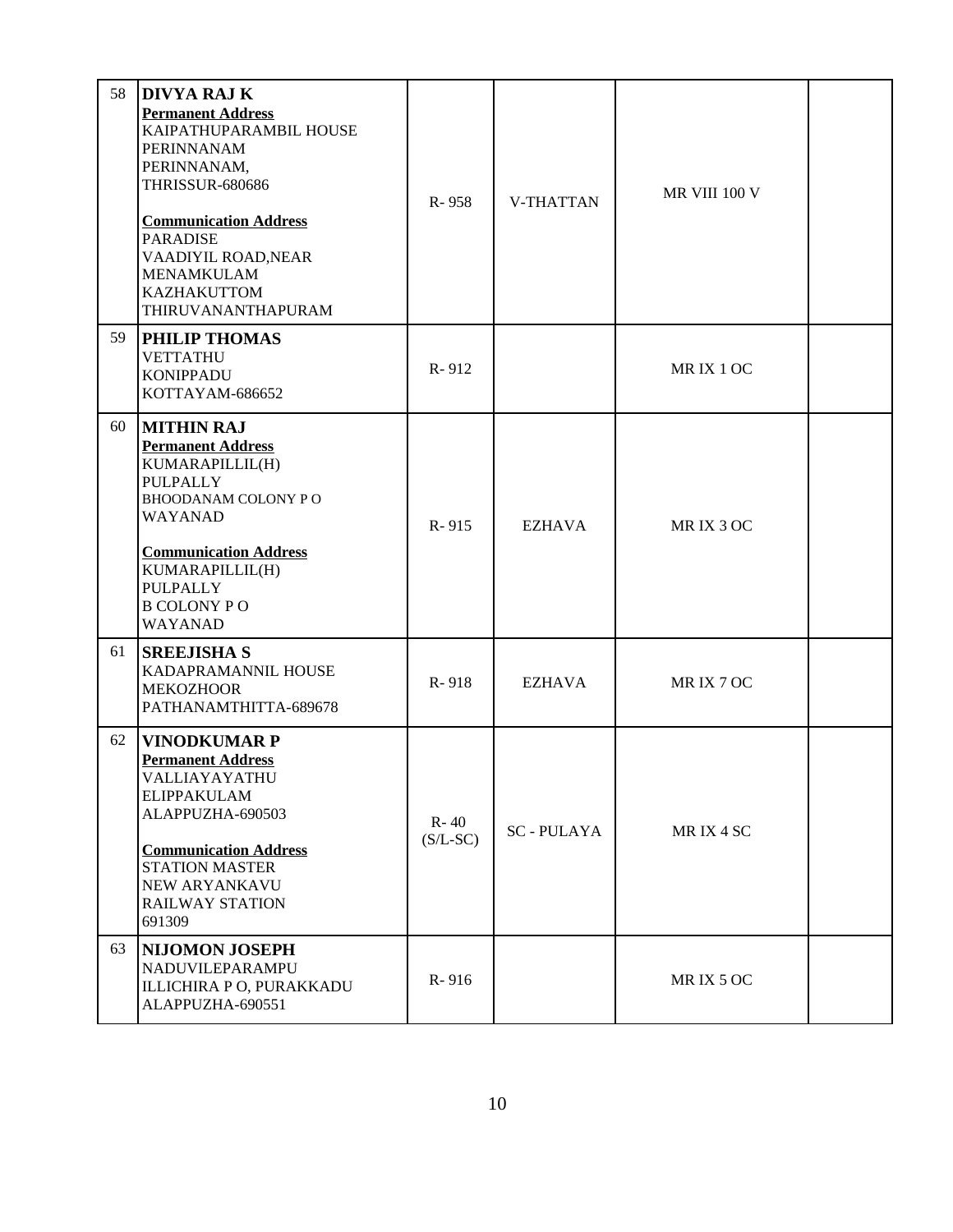| 64 | <b>THAZNI T N</b><br><b>Permanent Address</b><br><b>THAYIL HOUSE</b><br>EDAVANAKAD P O<br>ERNAKULAM-682502<br><b>Communication Address</b><br>MAVUMKKOOTTATHIL<br><b>SREEVIHAR</b><br><b>KAITHARAM PO</b><br>ERNAKULAM-683519            | $R - 45$<br>$(S/L - M)$ | <b>MUSLIM</b>                    | MRIX 6M             |  |
|----|------------------------------------------------------------------------------------------------------------------------------------------------------------------------------------------------------------------------------------------|-------------------------|----------------------------------|---------------------|--|
| 65 | VIJIL C V<br><b>Permanent Address</b><br>CHINNAKANNAN PARAMBU<br><b>PARAVOOR</b><br><b>ALAPPUZHA</b><br>PARAVOOR/688001<br><b>Communication Address</b><br>CHINNAKANNAN PARAMBU<br><b>PARAVOOR</b><br>PUNNAPRA NORTH<br>ALAPPUZHA-688014 | R-926                   | <b>EZHAVA</b>                    | MRIX <sub>2</sub> E |  |
| 66 | <b>MONICA VARSHA K A</b><br>KAPPITHANPARAMBIL HOUSE<br><b>VADUTHALA</b><br>ERNAKULAM-682023                                                                                                                                              | $R - 3$<br>$(S/L - LC)$ | <b>LATIN</b><br><b>CATHOLICS</b> | MRIX 8 LC/AI        |  |
| 67 | <b>MAJEED C M</b><br><b>CHANATH MEETHAL</b><br><b>KARANTHUR</b><br><b>KARANTHUR-</b><br>KOZHIKODE-673571                                                                                                                                 | $R-15$                  | $DA - HI$                        | Sl.No. 234 DA - HI  |  |

#### **OC/BC POSITION**

| Selection year from 10.08.2017 |    |    |            |    |              |  |
|--------------------------------|----|----|------------|----|--------------|--|
|                                | OC | BC | <b>NJD</b> | PH | <b>Total</b> |  |
| <b>Previous</b>                | 69 | 69 | 621        |    | 764          |  |
| <b>Present</b>                 |    |    | 55         |    | 66           |  |
| <b>Total</b>                   |    |    | 676        |    | 330          |  |

### **Closing Pending Turns**

| NCA        | Nil       |
|------------|-----------|
| <b>TPO</b> | Nil       |
| NJD        | 1 Turn    |
|            | MR VI 6 M |